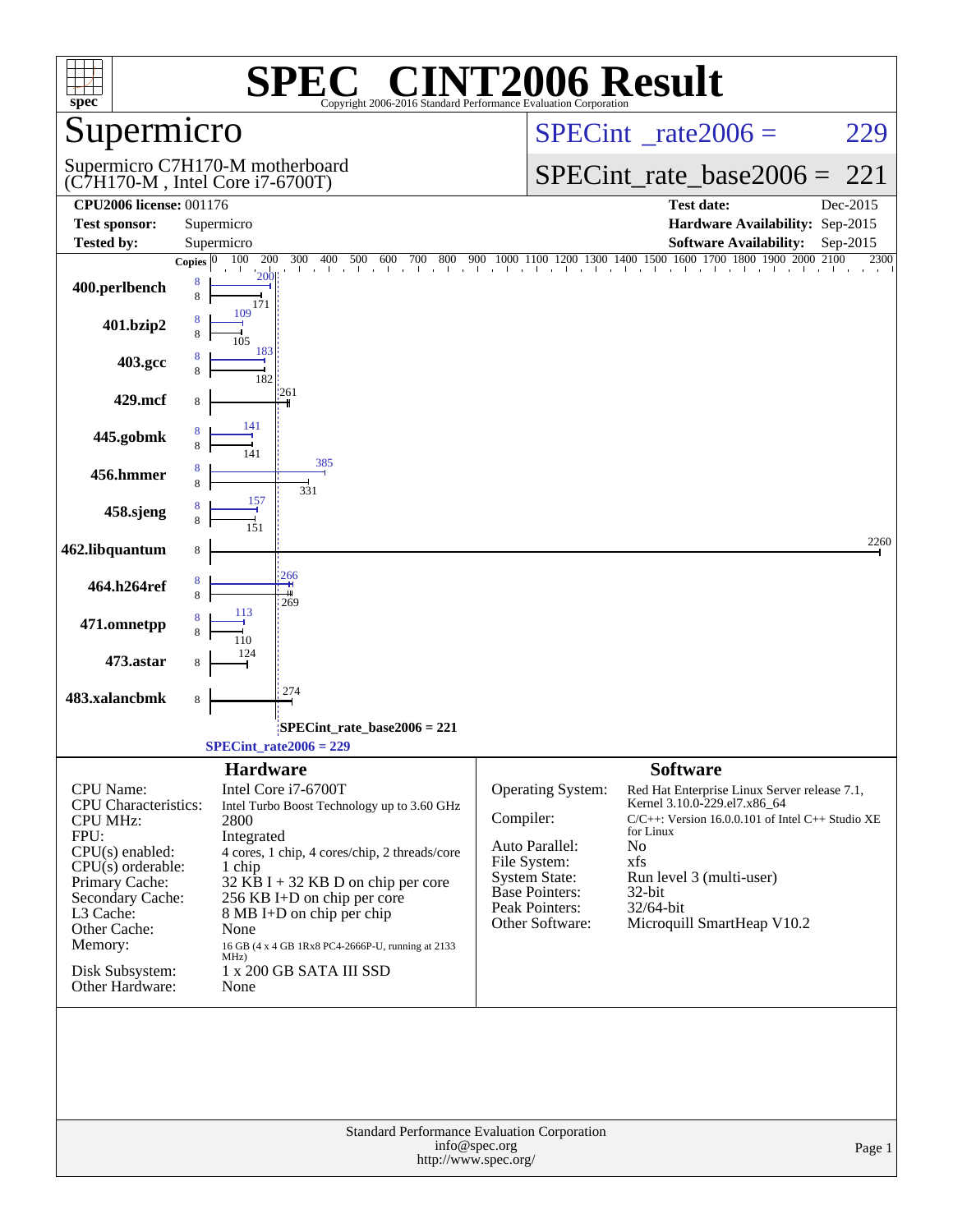

## Supermicro

(C7H170-M , Intel Core i7-6700T) Supermicro C7H170-M motherboard SPECint rate $2006 = 229$ 

## [SPECint\\_rate\\_base2006 =](http://www.spec.org/auto/cpu2006/Docs/result-fields.html#SPECintratebase2006) 221

**[CPU2006 license:](http://www.spec.org/auto/cpu2006/Docs/result-fields.html#CPU2006license)** 001176 **[Test date:](http://www.spec.org/auto/cpu2006/Docs/result-fields.html#Testdate)** Dec-2015 **[Test sponsor:](http://www.spec.org/auto/cpu2006/Docs/result-fields.html#Testsponsor)** Supermicro **[Hardware Availability:](http://www.spec.org/auto/cpu2006/Docs/result-fields.html#HardwareAvailability)** Sep-2015 **[Tested by:](http://www.spec.org/auto/cpu2006/Docs/result-fields.html#Testedby)** Supermicro **Supermicro [Software Availability:](http://www.spec.org/auto/cpu2006/Docs/result-fields.html#SoftwareAvailability)** Sep-2015

### **[Results Table](http://www.spec.org/auto/cpu2006/Docs/result-fields.html#ResultsTable)**

|                                                                                                          | <b>Base</b>   |                |       |                |                 | <b>Peak</b>    |                 |               |                |              |                |              |                |              |
|----------------------------------------------------------------------------------------------------------|---------------|----------------|-------|----------------|-----------------|----------------|-----------------|---------------|----------------|--------------|----------------|--------------|----------------|--------------|
| <b>Benchmark</b>                                                                                         | <b>Copies</b> | <b>Seconds</b> | Ratio | <b>Seconds</b> | Ratio           | <b>Seconds</b> | Ratio           | <b>Copies</b> | <b>Seconds</b> | <b>Ratio</b> | <b>Seconds</b> | <b>Ratio</b> | <b>Seconds</b> | <b>Ratio</b> |
| 400.perlbench                                                                                            | 8             | 456            | 171   | 457            | 171             | 458            | 171             | 8             | 386            | 202          | 391            | 200          | 390            | 200          |
| 401.bzip2                                                                                                | 8             | <u>737</u>     | 105   | 731            | 106             | 738            | 105             | 8             | 707            | 109          | 708            | <b>109</b>   | 708            | 109          |
| $403.\mathrm{gcc}$                                                                                       | 8             | 352            | 183   | 355            | 181             | 354            | <b>182</b>      | 8             | 352            | 183          | 354            | 182          | 353            | <u>183</u>   |
| $429$ .mcf                                                                                               | 8             | 283            | 257   | 279            | 261             | 275            | 265             | 8             | 283            | 257          | 279            | 261          | 275            | 265          |
| $445$ .gobmk                                                                                             | 8             | 594            | 141   | 597            | <b>141</b>      | 597            | 141             | 8             | 593            | 142          | 597            | 141          | 597            | <u>141</u>   |
| 456.hmmer                                                                                                | 8             | 226            | 330   | 225            | 331             | 226            | 331             | 8             | 194            | 384          | 194            | 385          | 194            | 385          |
| $458$ .sjeng                                                                                             | 8             | 642            | 151   | 644            | 150             | 642            | 151             | 8             | 616            | 157          | 617            | 157          | 617            | 157          |
| 462.libquantum                                                                                           | 8             | 73.5           | 2260  | 73.4           | 2260            | 73.4           | 2260            | 8             | 73.5           | 2260         | 73.4           | 2260         | 73.4           | 2260         |
| 464.h264ref                                                                                              | 8             | 642            | 276   | 657            | 269             | 679            | 261             | 8             | 637            | 278          | 665            | 266          | 671            | 264          |
| 471.omnetpp                                                                                              | 8             | 455            | 110   | 456            | 11 <sub>0</sub> | 454            | 11 <sub>0</sub> | 8             | 442            | 113          | 441            | 113          | 444            | 113          |
| $473$ . astar                                                                                            | 8             | 451            | 124   | 454            | 124             | 452            | 124             | 8             | 451            | 124          | 454            | 124          | 452            | <u>124</u>   |
| 483.xalancbmk                                                                                            | 8             | 202            | 274   | 202            | 274             | 201            | 274             | 8             | 202            | 274          | 202            | 274          | 201            | 274          |
| Results appear in the order in which they were run. Bold underlined text indicates a median measurement. |               |                |       |                |                 |                |                 |               |                |              |                |              |                |              |

#### **[Submit Notes](http://www.spec.org/auto/cpu2006/Docs/result-fields.html#SubmitNotes)**

 The taskset mechanism was used to bind copies to processors. The config file option 'submit' was used to generate taskset commands to bind each copy to a specific processor. For details, please see the config file.

### **[Operating System Notes](http://www.spec.org/auto/cpu2006/Docs/result-fields.html#OperatingSystemNotes)**

Stack size set to unlimited using "ulimit -s unlimited"

#### **[Platform Notes](http://www.spec.org/auto/cpu2006/Docs/result-fields.html#PlatformNotes)**

 As tested, the system used a Supermicro CSE-743TQ-865B-SQ chassis. The chassis is configured with a PWS-865-PQ power supply, 1 SNK-P0046A4 heatsink, as well as 1 FAN-0103L4 rear fan and 2 FAN-0104L4 chassis fan. Sysinfo program /usr/cpu2006/config/sysinfo.rev6914 \$Rev: 6914 \$ \$Date:: 2014-06-25 #\$ e3fbb8667b5a285932ceab81e28219e1 running on C7H170-01 Thu Dec 17 23:20:10 2015

 This section contains SUT (System Under Test) info as seen by some common utilities. To remove or add to this section, see: <http://www.spec.org/cpu2006/Docs/config.html#sysinfo>

 From /proc/cpuinfo model name : Intel(R) Core(TM) i7-6700T CPU @ 2.80GHz 1 "physical id"s (chips) 8 "processors" cores, siblings (Caution: counting these is hw and system dependent. The following excerpts from /proc/cpuinfo might not be reliable. Use with caution.)

Continued on next page

Standard Performance Evaluation Corporation [info@spec.org](mailto:info@spec.org) <http://www.spec.org/>

Page 2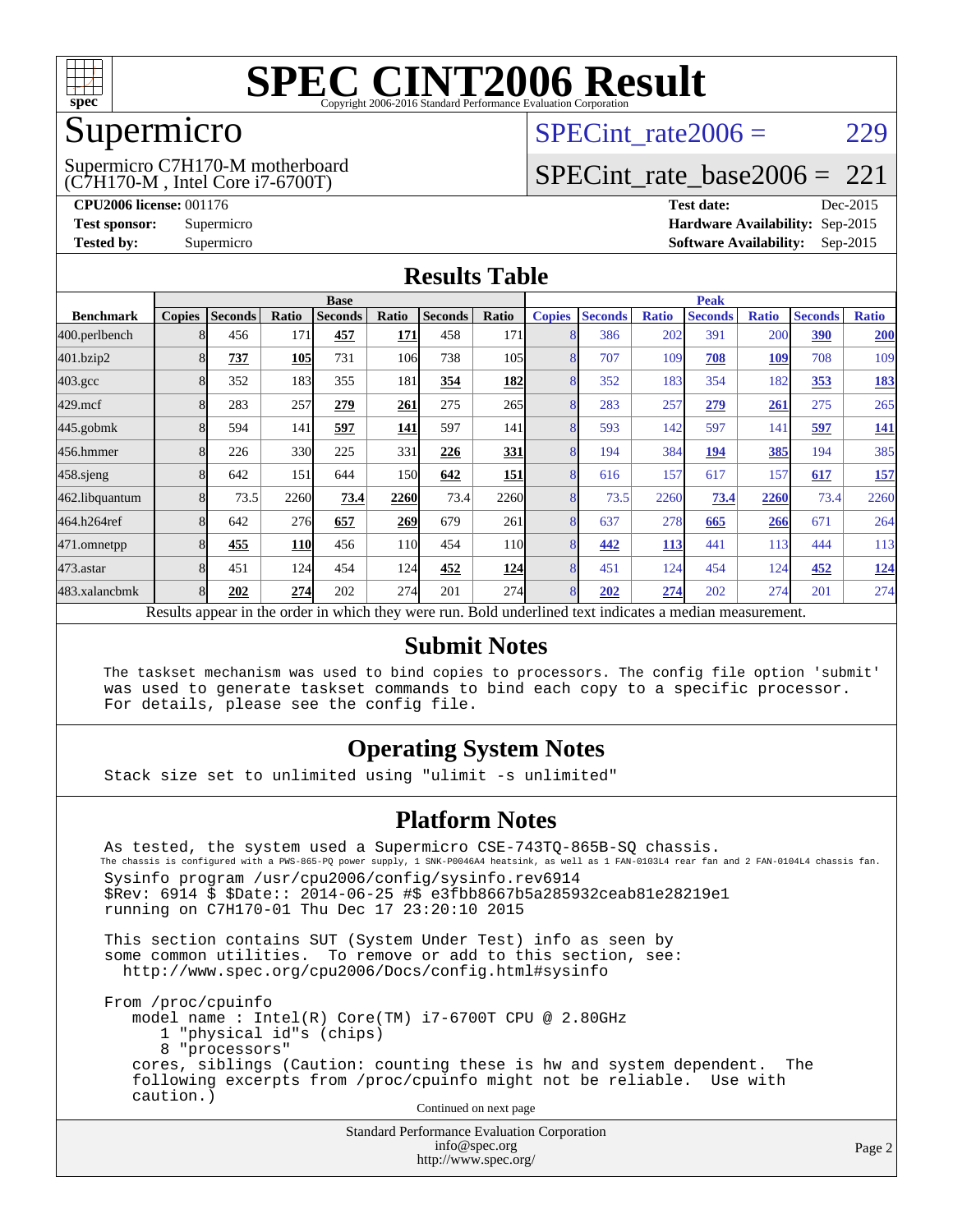

## Supermicro

(C7H170-M , Intel Core i7-6700T) Supermicro C7H170-M motherboard  $SPECint rate2006 = 229$ 

[SPECint\\_rate\\_base2006 =](http://www.spec.org/auto/cpu2006/Docs/result-fields.html#SPECintratebase2006)  $221$ 

**[CPU2006 license:](http://www.spec.org/auto/cpu2006/Docs/result-fields.html#CPU2006license)** 001176 **[Test date:](http://www.spec.org/auto/cpu2006/Docs/result-fields.html#Testdate)** Dec-2015 **[Test sponsor:](http://www.spec.org/auto/cpu2006/Docs/result-fields.html#Testsponsor)** Supermicro **[Hardware Availability:](http://www.spec.org/auto/cpu2006/Docs/result-fields.html#HardwareAvailability)** Sep-2015 **[Tested by:](http://www.spec.org/auto/cpu2006/Docs/result-fields.html#Testedby)** Supermicro **Supermicro [Software Availability:](http://www.spec.org/auto/cpu2006/Docs/result-fields.html#SoftwareAvailability)** Sep-2015

#### **[Platform Notes \(Continued\)](http://www.spec.org/auto/cpu2006/Docs/result-fields.html#PlatformNotes)**

 cpu cores : 4 siblings : 8 physical 0: cores 0 1 2 3 cache size : 8192 KB From /proc/meminfo MemTotal: 16209040 kB HugePages\_Total: 0<br>Hugepagesize: 2048 kB Hugepagesize: From /etc/\*release\* /etc/\*version\* os-release: NAME="Red Hat Enterprise Linux Server" VERSION="7.1 (Maipo)" ID="rhel" ID\_LIKE="fedora" VERSION\_ID="7.1" PRETTY\_NAME="Red Hat Enterprise Linux Server 7.1 (Maipo)" ANSI\_COLOR="0;31" CPE\_NAME="cpe:/o:redhat:enterprise\_linux:7.1:GA:server" redhat-release: Red Hat Enterprise Linux Server release 7.1 (Maipo) system-release: Red Hat Enterprise Linux Server release 7.1 (Maipo) system-release-cpe: cpe:/o:redhat:enterprise\_linux:7.1:ga:server uname -a: Linux C7H170-01 3.10.0-229.el7.x86\_64 #1 SMP Thu Jan 29 18:37:38 EST 2015 x86\_64 x86\_64 x86\_64 GNU/Linux run-level 3 Dec 17 18:59 SPEC is set to: /usr/cpu2006<br>Filesystem Type Size Type Size Used Avail Use% Mounted on /dev/sda2 xfs 183G 44G 139G 25% / Additional information from dmidecode: Warning: Use caution when you interpret this section. The 'dmidecode' program reads system data which is "intended to allow hardware to be accurately determined", but the intent may not be met, as there are frequent changes to hardware, firmware, and the "DMTF SMBIOS" standard. BIOS American Megatrends Inc. 1.0c 12/09/2015 Memory: 4x 0420 F4-2666C15-4GRR 4 GB 1 rank 2133 MHz (End of data from sysinfo program)

#### **[General Notes](http://www.spec.org/auto/cpu2006/Docs/result-fields.html#GeneralNotes)**

Environment variables set by runspec before the start of the run: LD\_LIBRARY\_PATH = "/usr/cpu2006/libs/32:/usr/cpu2006/libs/64:/usr/cpu2006/sh"

Continued on next page

Standard Performance Evaluation Corporation [info@spec.org](mailto:info@spec.org) <http://www.spec.org/>

Page 3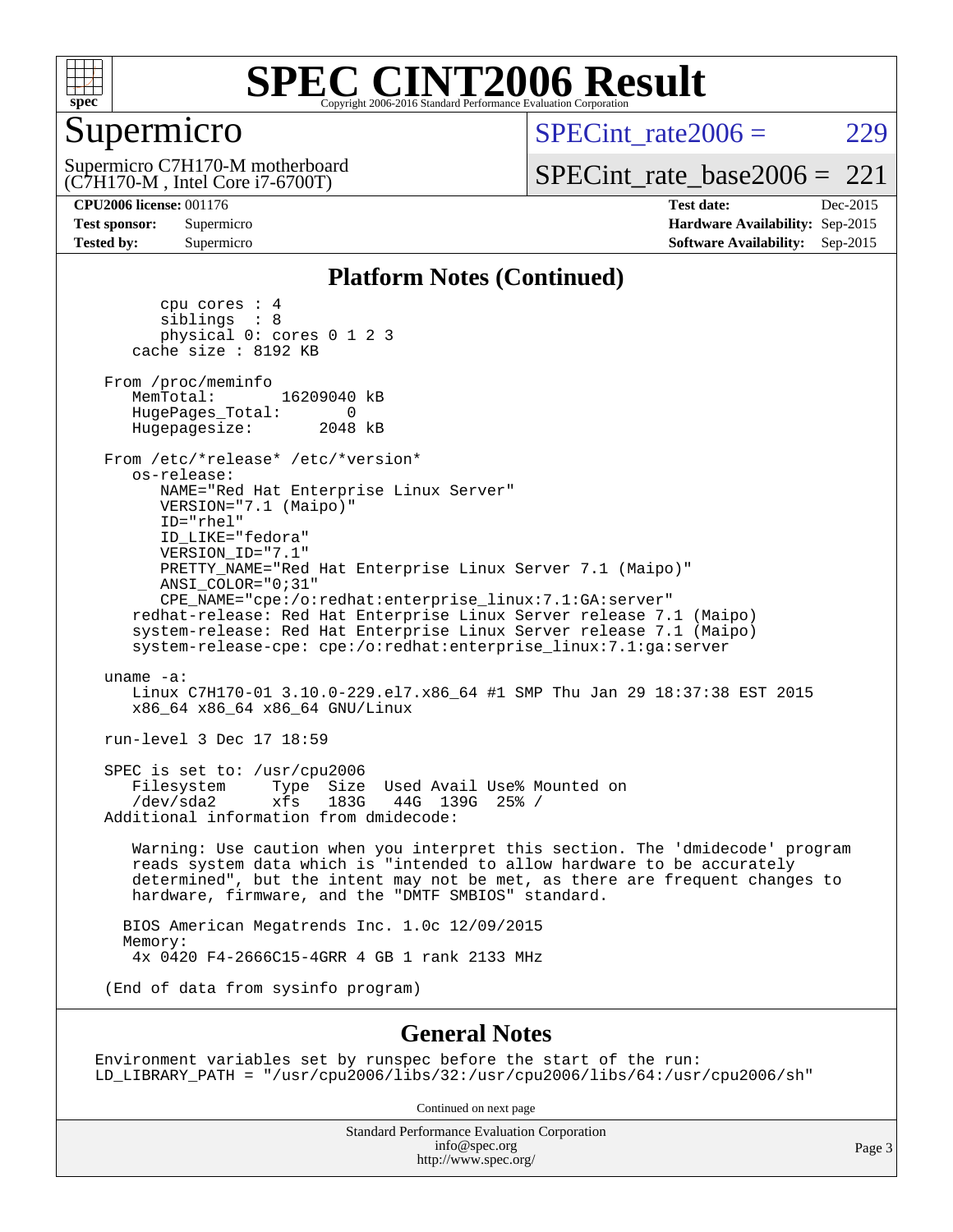

## Supermicro

SPECint rate $2006 = 229$ 

(C7H170-M , Intel Core i7-6700T) Supermicro C7H170-M motherboard

[SPECint\\_rate\\_base2006 =](http://www.spec.org/auto/cpu2006/Docs/result-fields.html#SPECintratebase2006)  $221$ 

**[CPU2006 license:](http://www.spec.org/auto/cpu2006/Docs/result-fields.html#CPU2006license)** 001176 **[Test date:](http://www.spec.org/auto/cpu2006/Docs/result-fields.html#Testdate)** Dec-2015 **[Test sponsor:](http://www.spec.org/auto/cpu2006/Docs/result-fields.html#Testsponsor)** Supermicro **[Hardware Availability:](http://www.spec.org/auto/cpu2006/Docs/result-fields.html#HardwareAvailability)** Sep-2015 **[Tested by:](http://www.spec.org/auto/cpu2006/Docs/result-fields.html#Testedby)** Supermicro **Supermicro [Software Availability:](http://www.spec.org/auto/cpu2006/Docs/result-fields.html#SoftwareAvailability)** Sep-2015

### **[General Notes \(Continued\)](http://www.spec.org/auto/cpu2006/Docs/result-fields.html#GeneralNotes)**

 Binaries compiled on a system with 1x Intel Core i5-4670K CPU + 32GB memory using RedHat EL 7.1 Transparent Huge Pages enabled with: echo always > /sys/kernel/mm/transparent\_hugepage/enabled

## **[Base Compiler Invocation](http://www.spec.org/auto/cpu2006/Docs/result-fields.html#BaseCompilerInvocation)**

[C benchmarks](http://www.spec.org/auto/cpu2006/Docs/result-fields.html#Cbenchmarks):

[icc -m32 -L/opt/intel/compilers\\_and\\_libraries\\_2016/linux/compiler/lib/ia32\\_lin](http://www.spec.org/cpu2006/results/res2016q1/cpu2006-20151223-38488.flags.html#user_CCbase_intel_icc_e10256ba5924b668798078a321b0cb3f)

[C++ benchmarks:](http://www.spec.org/auto/cpu2006/Docs/result-fields.html#CXXbenchmarks)

[icpc -m32 -L/opt/intel/compilers\\_and\\_libraries\\_2016/linux/compiler/lib/ia32\\_lin](http://www.spec.org/cpu2006/results/res2016q1/cpu2006-20151223-38488.flags.html#user_CXXbase_intel_icpc_b4f50a394bdb4597aa5879c16bc3f5c5)

## **[Base Portability Flags](http://www.spec.org/auto/cpu2006/Docs/result-fields.html#BasePortabilityFlags)**

 400.perlbench: [-D\\_FILE\\_OFFSET\\_BITS=64](http://www.spec.org/cpu2006/results/res2016q1/cpu2006-20151223-38488.flags.html#user_basePORTABILITY400_perlbench_file_offset_bits_64_438cf9856305ebd76870a2c6dc2689ab) [-DSPEC\\_CPU\\_LINUX\\_IA32](http://www.spec.org/cpu2006/results/res2016q1/cpu2006-20151223-38488.flags.html#b400.perlbench_baseCPORTABILITY_DSPEC_CPU_LINUX_IA32) 401.bzip2: [-D\\_FILE\\_OFFSET\\_BITS=64](http://www.spec.org/cpu2006/results/res2016q1/cpu2006-20151223-38488.flags.html#user_basePORTABILITY401_bzip2_file_offset_bits_64_438cf9856305ebd76870a2c6dc2689ab) 403.gcc: [-D\\_FILE\\_OFFSET\\_BITS=64](http://www.spec.org/cpu2006/results/res2016q1/cpu2006-20151223-38488.flags.html#user_basePORTABILITY403_gcc_file_offset_bits_64_438cf9856305ebd76870a2c6dc2689ab) 429.mcf: [-D\\_FILE\\_OFFSET\\_BITS=64](http://www.spec.org/cpu2006/results/res2016q1/cpu2006-20151223-38488.flags.html#user_basePORTABILITY429_mcf_file_offset_bits_64_438cf9856305ebd76870a2c6dc2689ab) 445.gobmk: [-D\\_FILE\\_OFFSET\\_BITS=64](http://www.spec.org/cpu2006/results/res2016q1/cpu2006-20151223-38488.flags.html#user_basePORTABILITY445_gobmk_file_offset_bits_64_438cf9856305ebd76870a2c6dc2689ab) 456.hmmer: [-D\\_FILE\\_OFFSET\\_BITS=64](http://www.spec.org/cpu2006/results/res2016q1/cpu2006-20151223-38488.flags.html#user_basePORTABILITY456_hmmer_file_offset_bits_64_438cf9856305ebd76870a2c6dc2689ab) 458.sjeng: [-D\\_FILE\\_OFFSET\\_BITS=64](http://www.spec.org/cpu2006/results/res2016q1/cpu2006-20151223-38488.flags.html#user_basePORTABILITY458_sjeng_file_offset_bits_64_438cf9856305ebd76870a2c6dc2689ab) 462.libquantum: [-D\\_FILE\\_OFFSET\\_BITS=64](http://www.spec.org/cpu2006/results/res2016q1/cpu2006-20151223-38488.flags.html#user_basePORTABILITY462_libquantum_file_offset_bits_64_438cf9856305ebd76870a2c6dc2689ab) [-DSPEC\\_CPU\\_LINUX](http://www.spec.org/cpu2006/results/res2016q1/cpu2006-20151223-38488.flags.html#b462.libquantum_baseCPORTABILITY_DSPEC_CPU_LINUX) 464.h264ref: [-D\\_FILE\\_OFFSET\\_BITS=64](http://www.spec.org/cpu2006/results/res2016q1/cpu2006-20151223-38488.flags.html#user_basePORTABILITY464_h264ref_file_offset_bits_64_438cf9856305ebd76870a2c6dc2689ab) 471.omnetpp: [-D\\_FILE\\_OFFSET\\_BITS=64](http://www.spec.org/cpu2006/results/res2016q1/cpu2006-20151223-38488.flags.html#user_basePORTABILITY471_omnetpp_file_offset_bits_64_438cf9856305ebd76870a2c6dc2689ab) 473.astar: [-D\\_FILE\\_OFFSET\\_BITS=64](http://www.spec.org/cpu2006/results/res2016q1/cpu2006-20151223-38488.flags.html#user_basePORTABILITY473_astar_file_offset_bits_64_438cf9856305ebd76870a2c6dc2689ab) 483.xalancbmk: [-D\\_FILE\\_OFFSET\\_BITS=64](http://www.spec.org/cpu2006/results/res2016q1/cpu2006-20151223-38488.flags.html#user_basePORTABILITY483_xalancbmk_file_offset_bits_64_438cf9856305ebd76870a2c6dc2689ab) [-DSPEC\\_CPU\\_LINUX](http://www.spec.org/cpu2006/results/res2016q1/cpu2006-20151223-38488.flags.html#b483.xalancbmk_baseCXXPORTABILITY_DSPEC_CPU_LINUX)

## **[Base Optimization Flags](http://www.spec.org/auto/cpu2006/Docs/result-fields.html#BaseOptimizationFlags)**

[C benchmarks](http://www.spec.org/auto/cpu2006/Docs/result-fields.html#Cbenchmarks): [-xCORE-AVX2](http://www.spec.org/cpu2006/results/res2016q1/cpu2006-20151223-38488.flags.html#user_CCbase_f-xAVX2_5f5fc0cbe2c9f62c816d3e45806c70d7) [-ipo](http://www.spec.org/cpu2006/results/res2016q1/cpu2006-20151223-38488.flags.html#user_CCbase_f-ipo) [-O3](http://www.spec.org/cpu2006/results/res2016q1/cpu2006-20151223-38488.flags.html#user_CCbase_f-O3) [-no-prec-div](http://www.spec.org/cpu2006/results/res2016q1/cpu2006-20151223-38488.flags.html#user_CCbase_f-no-prec-div) [-opt-prefetch](http://www.spec.org/cpu2006/results/res2016q1/cpu2006-20151223-38488.flags.html#user_CCbase_f-opt-prefetch)

[C++ benchmarks:](http://www.spec.org/auto/cpu2006/Docs/result-fields.html#CXXbenchmarks)

[-xCORE-AVX2](http://www.spec.org/cpu2006/results/res2016q1/cpu2006-20151223-38488.flags.html#user_CXXbase_f-xAVX2_5f5fc0cbe2c9f62c816d3e45806c70d7) [-ipo](http://www.spec.org/cpu2006/results/res2016q1/cpu2006-20151223-38488.flags.html#user_CXXbase_f-ipo) [-O3](http://www.spec.org/cpu2006/results/res2016q1/cpu2006-20151223-38488.flags.html#user_CXXbase_f-O3) [-no-prec-div](http://www.spec.org/cpu2006/results/res2016q1/cpu2006-20151223-38488.flags.html#user_CXXbase_f-no-prec-div) [-opt-prefetch](http://www.spec.org/cpu2006/results/res2016q1/cpu2006-20151223-38488.flags.html#user_CXXbase_f-opt-prefetch) [-Wl,-z,muldefs](http://www.spec.org/cpu2006/results/res2016q1/cpu2006-20151223-38488.flags.html#user_CXXbase_link_force_multiple1_74079c344b956b9658436fd1b6dd3a8a) [-L/sh -lsmartheap](http://www.spec.org/cpu2006/results/res2016q1/cpu2006-20151223-38488.flags.html#user_CXXbase_SmartHeap_32f6c82aa1ed9c52345d30cf6e4a0499)

## **[Base Other Flags](http://www.spec.org/auto/cpu2006/Docs/result-fields.html#BaseOtherFlags)**

[C benchmarks](http://www.spec.org/auto/cpu2006/Docs/result-fields.html#Cbenchmarks):

403.gcc: [-Dalloca=\\_alloca](http://www.spec.org/cpu2006/results/res2016q1/cpu2006-20151223-38488.flags.html#b403.gcc_baseEXTRA_CFLAGS_Dalloca_be3056838c12de2578596ca5467af7f3)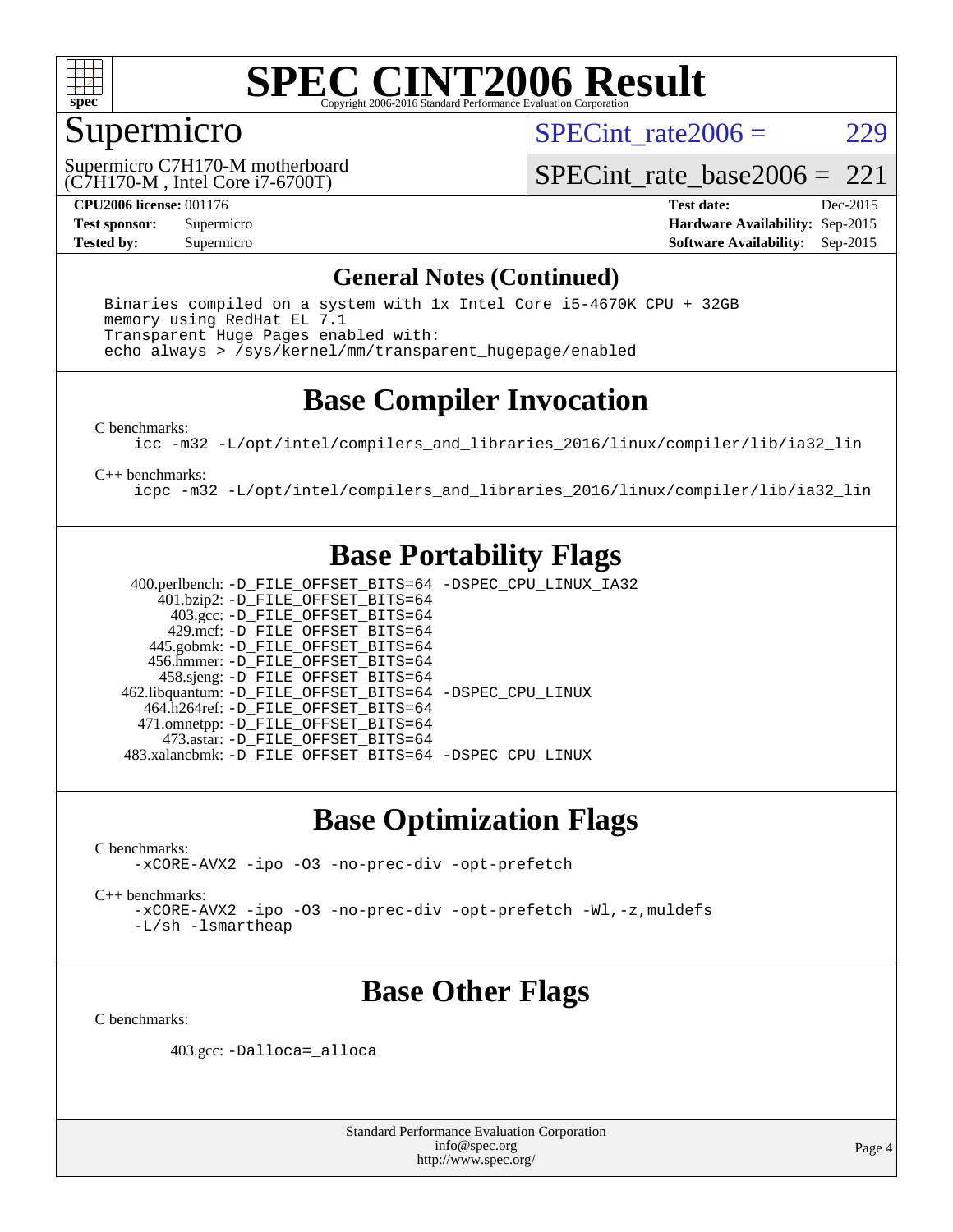

## Supermicro

SPECint rate $2006 = 229$ 

(C7H170-M , Intel Core i7-6700T) Supermicro C7H170-M motherboard [SPECint\\_rate\\_base2006 =](http://www.spec.org/auto/cpu2006/Docs/result-fields.html#SPECintratebase2006)  $221$ 

| <b>Test sponsor:</b> | Supermicro |
|----------------------|------------|
| <b>Tested by:</b>    | Supermicro |

**[CPU2006 license:](http://www.spec.org/auto/cpu2006/Docs/result-fields.html#CPU2006license)** 001176 **[Test date:](http://www.spec.org/auto/cpu2006/Docs/result-fields.html#Testdate)** Dec-2015 **[Hardware Availability:](http://www.spec.org/auto/cpu2006/Docs/result-fields.html#HardwareAvailability)** Sep-2015 **[Software Availability:](http://www.spec.org/auto/cpu2006/Docs/result-fields.html#SoftwareAvailability)** Sep-2015

## **[Peak Compiler Invocation](http://www.spec.org/auto/cpu2006/Docs/result-fields.html#PeakCompilerInvocation)**

[C benchmarks \(except as noted below\)](http://www.spec.org/auto/cpu2006/Docs/result-fields.html#Cbenchmarksexceptasnotedbelow):

[icc -m32 -L/opt/intel/compilers\\_and\\_libraries\\_2016/linux/compiler/lib/ia32\\_lin](http://www.spec.org/cpu2006/results/res2016q1/cpu2006-20151223-38488.flags.html#user_CCpeak_intel_icc_e10256ba5924b668798078a321b0cb3f)

400.perlbench: [icc -m64](http://www.spec.org/cpu2006/results/res2016q1/cpu2006-20151223-38488.flags.html#user_peakCCLD400_perlbench_intel_icc_64bit_bda6cc9af1fdbb0edc3795bac97ada53)

401.bzip2: [icc -m64](http://www.spec.org/cpu2006/results/res2016q1/cpu2006-20151223-38488.flags.html#user_peakCCLD401_bzip2_intel_icc_64bit_bda6cc9af1fdbb0edc3795bac97ada53)

456.hmmer: [icc -m64](http://www.spec.org/cpu2006/results/res2016q1/cpu2006-20151223-38488.flags.html#user_peakCCLD456_hmmer_intel_icc_64bit_bda6cc9af1fdbb0edc3795bac97ada53)

458.sjeng: [icc -m64](http://www.spec.org/cpu2006/results/res2016q1/cpu2006-20151223-38488.flags.html#user_peakCCLD458_sjeng_intel_icc_64bit_bda6cc9af1fdbb0edc3795bac97ada53)

#### [C++ benchmarks:](http://www.spec.org/auto/cpu2006/Docs/result-fields.html#CXXbenchmarks)

[icpc -m32 -L/opt/intel/compilers\\_and\\_libraries\\_2016/linux/compiler/lib/ia32\\_lin](http://www.spec.org/cpu2006/results/res2016q1/cpu2006-20151223-38488.flags.html#user_CXXpeak_intel_icpc_b4f50a394bdb4597aa5879c16bc3f5c5)

## **[Peak Portability Flags](http://www.spec.org/auto/cpu2006/Docs/result-fields.html#PeakPortabilityFlags)**

 400.perlbench: [-D\\_FILE\\_OFFSET\\_BITS=64](http://www.spec.org/cpu2006/results/res2016q1/cpu2006-20151223-38488.flags.html#user_peakPORTABILITY400_perlbench_file_offset_bits_64_438cf9856305ebd76870a2c6dc2689ab) [-DSPEC\\_CPU\\_LP64](http://www.spec.org/cpu2006/results/res2016q1/cpu2006-20151223-38488.flags.html#b400.perlbench_peakCPORTABILITY_DSPEC_CPU_LP64) [-DSPEC\\_CPU\\_LINUX\\_X64](http://www.spec.org/cpu2006/results/res2016q1/cpu2006-20151223-38488.flags.html#b400.perlbench_peakCPORTABILITY_DSPEC_CPU_LINUX_X64) 401.bzip2: [-D\\_FILE\\_OFFSET\\_BITS=64](http://www.spec.org/cpu2006/results/res2016q1/cpu2006-20151223-38488.flags.html#user_peakPORTABILITY401_bzip2_file_offset_bits_64_438cf9856305ebd76870a2c6dc2689ab) [-DSPEC\\_CPU\\_LP64](http://www.spec.org/cpu2006/results/res2016q1/cpu2006-20151223-38488.flags.html#suite_peakCPORTABILITY401_bzip2_DSPEC_CPU_LP64) 403.gcc: [-D\\_FILE\\_OFFSET\\_BITS=64](http://www.spec.org/cpu2006/results/res2016q1/cpu2006-20151223-38488.flags.html#user_peakPORTABILITY403_gcc_file_offset_bits_64_438cf9856305ebd76870a2c6dc2689ab) 429.mcf: [-D\\_FILE\\_OFFSET\\_BITS=64](http://www.spec.org/cpu2006/results/res2016q1/cpu2006-20151223-38488.flags.html#user_peakPORTABILITY429_mcf_file_offset_bits_64_438cf9856305ebd76870a2c6dc2689ab) 445.gobmk: [-D\\_FILE\\_OFFSET\\_BITS=64](http://www.spec.org/cpu2006/results/res2016q1/cpu2006-20151223-38488.flags.html#user_peakPORTABILITY445_gobmk_file_offset_bits_64_438cf9856305ebd76870a2c6dc2689ab) 456.hmmer: [-D\\_FILE\\_OFFSET\\_BITS=64](http://www.spec.org/cpu2006/results/res2016q1/cpu2006-20151223-38488.flags.html#user_peakPORTABILITY456_hmmer_file_offset_bits_64_438cf9856305ebd76870a2c6dc2689ab) [-DSPEC\\_CPU\\_LP64](http://www.spec.org/cpu2006/results/res2016q1/cpu2006-20151223-38488.flags.html#suite_peakCPORTABILITY456_hmmer_DSPEC_CPU_LP64) 458.sjeng: [-D\\_FILE\\_OFFSET\\_BITS=64](http://www.spec.org/cpu2006/results/res2016q1/cpu2006-20151223-38488.flags.html#user_peakPORTABILITY458_sjeng_file_offset_bits_64_438cf9856305ebd76870a2c6dc2689ab) [-DSPEC\\_CPU\\_LP64](http://www.spec.org/cpu2006/results/res2016q1/cpu2006-20151223-38488.flags.html#suite_peakCPORTABILITY458_sjeng_DSPEC_CPU_LP64) 462.libquantum: [-D\\_FILE\\_OFFSET\\_BITS=64](http://www.spec.org/cpu2006/results/res2016q1/cpu2006-20151223-38488.flags.html#user_peakPORTABILITY462_libquantum_file_offset_bits_64_438cf9856305ebd76870a2c6dc2689ab) [-DSPEC\\_CPU\\_LINUX](http://www.spec.org/cpu2006/results/res2016q1/cpu2006-20151223-38488.flags.html#b462.libquantum_peakCPORTABILITY_DSPEC_CPU_LINUX) 464.h264ref: [-D\\_FILE\\_OFFSET\\_BITS=64](http://www.spec.org/cpu2006/results/res2016q1/cpu2006-20151223-38488.flags.html#user_peakPORTABILITY464_h264ref_file_offset_bits_64_438cf9856305ebd76870a2c6dc2689ab) 471.omnetpp: [-D\\_FILE\\_OFFSET\\_BITS=64](http://www.spec.org/cpu2006/results/res2016q1/cpu2006-20151223-38488.flags.html#user_peakPORTABILITY471_omnetpp_file_offset_bits_64_438cf9856305ebd76870a2c6dc2689ab) 473.astar: [-D\\_FILE\\_OFFSET\\_BITS=64](http://www.spec.org/cpu2006/results/res2016q1/cpu2006-20151223-38488.flags.html#user_peakPORTABILITY473_astar_file_offset_bits_64_438cf9856305ebd76870a2c6dc2689ab) 483.xalancbmk: [-D\\_FILE\\_OFFSET\\_BITS=64](http://www.spec.org/cpu2006/results/res2016q1/cpu2006-20151223-38488.flags.html#user_peakPORTABILITY483_xalancbmk_file_offset_bits_64_438cf9856305ebd76870a2c6dc2689ab) [-DSPEC\\_CPU\\_LINUX](http://www.spec.org/cpu2006/results/res2016q1/cpu2006-20151223-38488.flags.html#b483.xalancbmk_peakCXXPORTABILITY_DSPEC_CPU_LINUX)

## **[Peak Optimization Flags](http://www.spec.org/auto/cpu2006/Docs/result-fields.html#PeakOptimizationFlags)**

[C benchmarks](http://www.spec.org/auto/cpu2006/Docs/result-fields.html#Cbenchmarks):

 400.perlbench: [-xCORE-AVX2](http://www.spec.org/cpu2006/results/res2016q1/cpu2006-20151223-38488.flags.html#user_peakPASS2_CFLAGSPASS2_LDCFLAGS400_perlbench_f-xAVX2_5f5fc0cbe2c9f62c816d3e45806c70d7)(pass 2) [-prof-gen:threadsafe](http://www.spec.org/cpu2006/results/res2016q1/cpu2006-20151223-38488.flags.html#user_peakPASS1_CFLAGSPASS1_LDCFLAGS400_perlbench_prof_gen_21a26eb79f378b550acd7bec9fe4467a)(pass 1) [-ipo](http://www.spec.org/cpu2006/results/res2016q1/cpu2006-20151223-38488.flags.html#user_peakPASS2_CFLAGSPASS2_LDCFLAGS400_perlbench_f-ipo)(pass 2) [-O3](http://www.spec.org/cpu2006/results/res2016q1/cpu2006-20151223-38488.flags.html#user_peakPASS2_CFLAGSPASS2_LDCFLAGS400_perlbench_f-O3)(pass 2) [-no-prec-div](http://www.spec.org/cpu2006/results/res2016q1/cpu2006-20151223-38488.flags.html#user_peakPASS2_CFLAGSPASS2_LDCFLAGS400_perlbench_f-no-prec-div)(pass 2) [-par-num-threads=1](http://www.spec.org/cpu2006/results/res2016q1/cpu2006-20151223-38488.flags.html#user_peakPASS1_CFLAGSPASS1_LDCFLAGS400_perlbench_par_num_threads_786a6ff141b4e9e90432e998842df6c2)(pass 1) [-prof-use](http://www.spec.org/cpu2006/results/res2016q1/cpu2006-20151223-38488.flags.html#user_peakPASS2_CFLAGSPASS2_LDCFLAGS400_perlbench_prof_use_bccf7792157ff70d64e32fe3e1250b55)(pass 2) [-auto-ilp32](http://www.spec.org/cpu2006/results/res2016q1/cpu2006-20151223-38488.flags.html#user_peakCOPTIMIZE400_perlbench_f-auto-ilp32)

 401.bzip2: [-xCORE-AVX2](http://www.spec.org/cpu2006/results/res2016q1/cpu2006-20151223-38488.flags.html#user_peakPASS2_CFLAGSPASS2_LDCFLAGS401_bzip2_f-xAVX2_5f5fc0cbe2c9f62c816d3e45806c70d7)(pass 2) [-prof-gen:threadsafe](http://www.spec.org/cpu2006/results/res2016q1/cpu2006-20151223-38488.flags.html#user_peakPASS1_CFLAGSPASS1_LDCFLAGS401_bzip2_prof_gen_21a26eb79f378b550acd7bec9fe4467a)(pass 1)  $-i\text{po}(pass 2)$  [-O3](http://www.spec.org/cpu2006/results/res2016q1/cpu2006-20151223-38488.flags.html#user_peakPASS2_CFLAGSPASS2_LDCFLAGS401_bzip2_f-O3) $(pass 2)$  [-no-prec-div](http://www.spec.org/cpu2006/results/res2016q1/cpu2006-20151223-38488.flags.html#user_peakPASS2_CFLAGSPASS2_LDCFLAGS401_bzip2_f-no-prec-div) $(pass 2)$ [-par-num-threads=1](http://www.spec.org/cpu2006/results/res2016q1/cpu2006-20151223-38488.flags.html#user_peakPASS1_CFLAGSPASS1_LDCFLAGS401_bzip2_par_num_threads_786a6ff141b4e9e90432e998842df6c2)(pass 1) [-prof-use](http://www.spec.org/cpu2006/results/res2016q1/cpu2006-20151223-38488.flags.html#user_peakPASS2_CFLAGSPASS2_LDCFLAGS401_bzip2_prof_use_bccf7792157ff70d64e32fe3e1250b55)(pass 2) [-opt-prefetch](http://www.spec.org/cpu2006/results/res2016q1/cpu2006-20151223-38488.flags.html#user_peakCOPTIMIZE401_bzip2_f-opt-prefetch) [-auto-ilp32](http://www.spec.org/cpu2006/results/res2016q1/cpu2006-20151223-38488.flags.html#user_peakCOPTIMIZE401_bzip2_f-auto-ilp32) [-ansi-alias](http://www.spec.org/cpu2006/results/res2016q1/cpu2006-20151223-38488.flags.html#user_peakCOPTIMIZE401_bzip2_f-ansi-alias)

403.gcc: [-xCORE-AVX2](http://www.spec.org/cpu2006/results/res2016q1/cpu2006-20151223-38488.flags.html#user_peakCOPTIMIZE403_gcc_f-xAVX2_5f5fc0cbe2c9f62c816d3e45806c70d7) [-ipo](http://www.spec.org/cpu2006/results/res2016q1/cpu2006-20151223-38488.flags.html#user_peakCOPTIMIZE403_gcc_f-ipo) [-O3](http://www.spec.org/cpu2006/results/res2016q1/cpu2006-20151223-38488.flags.html#user_peakCOPTIMIZE403_gcc_f-O3) [-no-prec-div](http://www.spec.org/cpu2006/results/res2016q1/cpu2006-20151223-38488.flags.html#user_peakCOPTIMIZE403_gcc_f-no-prec-div)

 $429$ .mcf: basepeak = yes

Continued on next page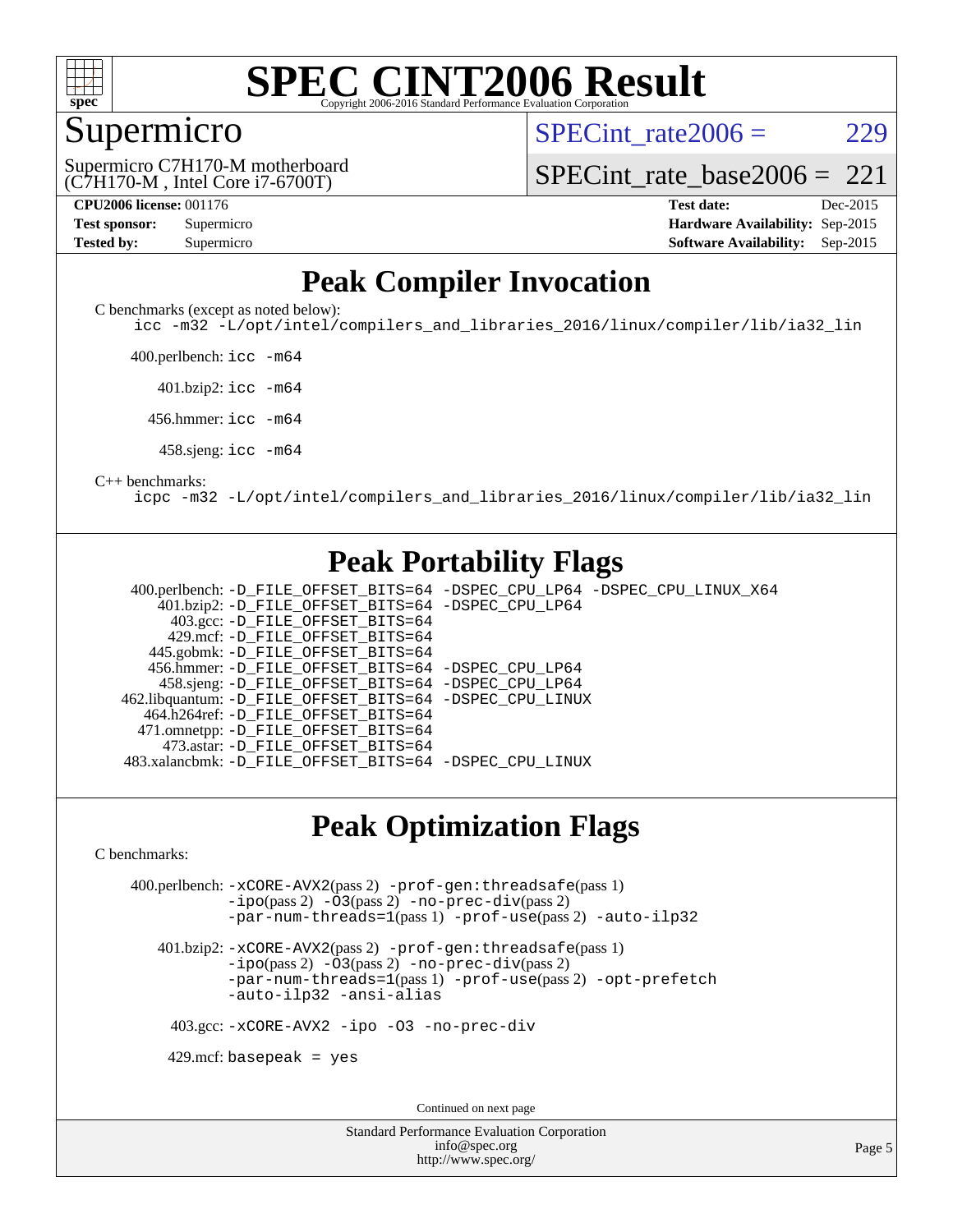

## Supermicro

SPECint rate $2006 = 229$ 

(C7H170-M , Intel Core i7-6700T) Supermicro C7H170-M motherboard SPECint rate base2006 =  $221$ 

| <b>Test sponsor:</b> | Supermicro |
|----------------------|------------|
| <b>Tested by:</b>    | Supermicro |

**[CPU2006 license:](http://www.spec.org/auto/cpu2006/Docs/result-fields.html#CPU2006license)** 001176 **[Test date:](http://www.spec.org/auto/cpu2006/Docs/result-fields.html#Testdate)** Dec-2015 **[Hardware Availability:](http://www.spec.org/auto/cpu2006/Docs/result-fields.html#HardwareAvailability)** Sep-2015 **[Software Availability:](http://www.spec.org/auto/cpu2006/Docs/result-fields.html#SoftwareAvailability)** Sep-2015

## **[Peak Optimization Flags \(Continued\)](http://www.spec.org/auto/cpu2006/Docs/result-fields.html#PeakOptimizationFlags)**

```
 445.gobmk: -xCORE-AVX2(pass 2) -prof-gen:threadsafe(pass 1)
                 -prof-use(pass 2) -par-num-threads=1(pass 1) -ansi-alias
       456.hmmer: -xCORE-AVX2 -ipo -O3 -no-prec-div -unroll2 -auto-ilp32
         458.sjeng: -xCORE-AVX2(pass 2) -prof-gen:threadsafe(pass 1)
                -ipo(pass 2) -\overline{03(pass 2)}-no-prec-div(pass 2)
                -par-num-threads=1(pass 1) -prof-use(pass 2) -unroll4
                 -auto-ilp32
   462.libquantum: basepeak = yes
       464.h264ref: -xCORE-AVX2(pass 2) -prof-gen:threadsafe(pass 1)
                -i\text{po}(pass 2) -03(pass 2) -no-prec-div(pass 2)-par-num-threads=1(pass 1) -prof-use(pass 2) -unroll2
                -ansi-alias
C++ benchmarks: 
      471.omnetpp: -xCORE-AVX2(pass 2) -prof-gen:threadsafe(pass 1)
                -ipo(pass 2) -O3(pass 2) -no-prec-div(pass 2)
                -par-num-threads=1(pass 1) -prof-use(pass 2) -ansi-alias
                -opt-ra-region-strategy=block -Wl,-z,muldefs
                -L/sh -lsmartheap
         473.astar: basepeak = yes
```
 $483.xalanchmk: basepeak = yes$ 

## **[Peak Other Flags](http://www.spec.org/auto/cpu2006/Docs/result-fields.html#PeakOtherFlags)**

[C benchmarks](http://www.spec.org/auto/cpu2006/Docs/result-fields.html#Cbenchmarks):

```
 403.gcc: -Dalloca=_alloca
```
The flags files that were used to format this result can be browsed at <http://www.spec.org/cpu2006/flags/Intel-ic16.0-official-linux64.html>

<http://www.spec.org/cpu2006/flags/Supermicro-Platform-Settings-V1.2-revH.html>